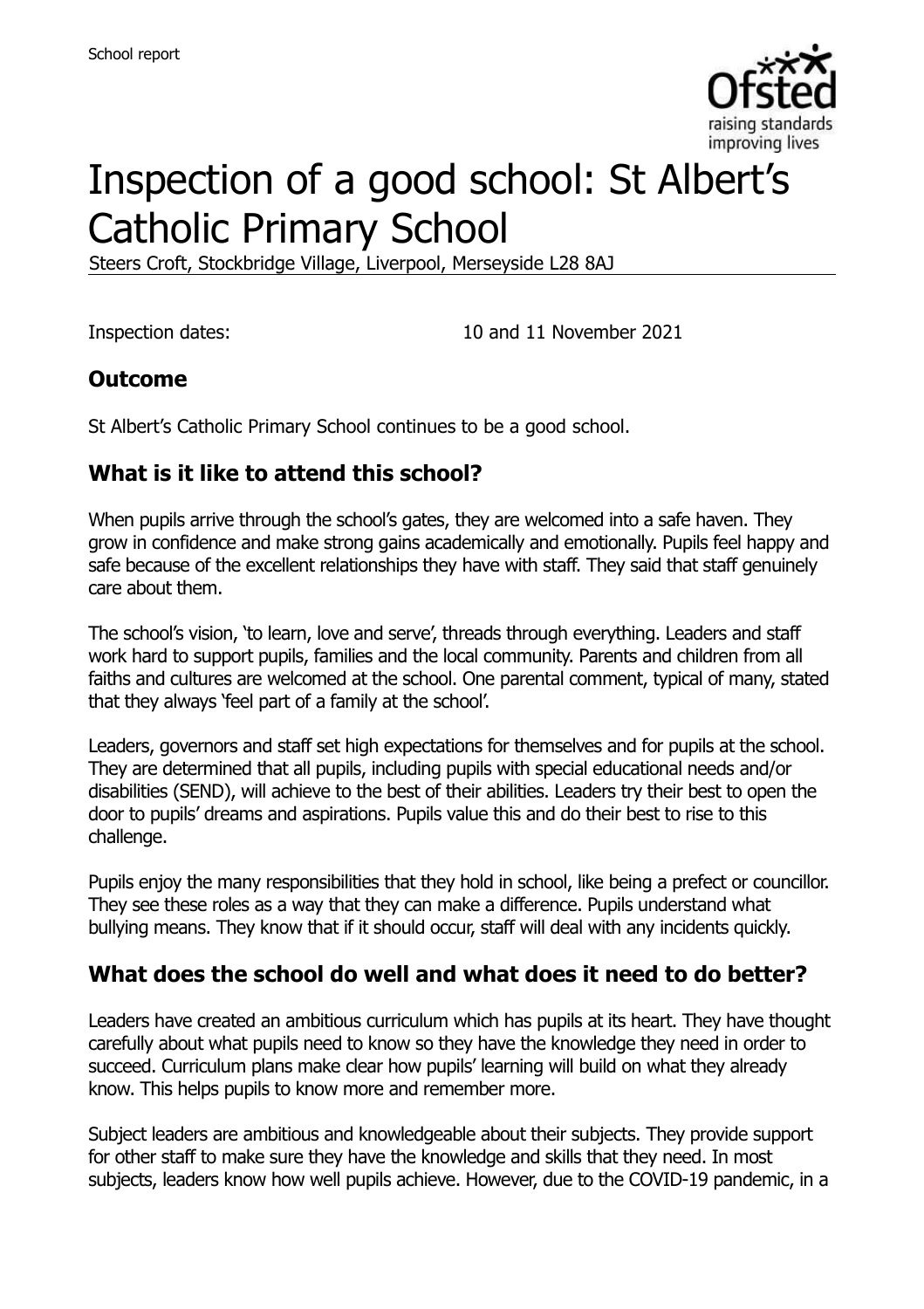

small number of subjects in the wider curriculum, plans are quite new. In these subjects, leaders have not been able to check if these plans help pupils to know and remember more.

Similarly, in most subjects, assessment is used well by staff to plan relevant activities that build on what pupils already know. Staff carefully plan activities for pupils with SEND, so they can access the same learning as their peers. Staff are quick to spot when pupils may need extra help. This means that pupils achieve well in most subjects.

However, in the few subjects where curriculum plans are quite new, the use of assessment is at an early stage of development. Systems to check how well pupils are learning the curriculum over time are not fully in place. This means that staff do not check what pupils remember from what they have been taught in previous years. In these subjects, pupils do not always build on what they already know.

Leaders are determined that every pupil will learn how to read well. They have carefully selected texts to develop pupils' love of reading across the curriculum. Children learn phonics when they start in the Reception Year. Staff are well trained in how to teach phonics. They match books well to pupils' abilities. Effective support is put in place quickly for any pupils who need to catch up. Leaders' focus on this subject ensures that pupils achieve well.

Most pupils behave well and enjoy their learning. When some pupils find it hard to manage their behaviour, staff are skilled at supporting them. This means that there is little disruption to learning.

Children get off to a strong start in the early years. Relationships between children and staff are caring and supportive. This helps children, especially children in the two-year-olds' provision, to settle quickly. The early years curriculum has been skilfully planned by leaders and staff. They have made sure that every opportunity is taken to develop children's speech and language skills. Staff also provide a wide range of activities that help develop children's early reading, writing and mathematics skills.

Leaders have made sure that pupils' learning goes beyond the academic curriculum. Teachers plan trips and visitors come to the school, to bring learning to life. For example, pupils talked with excitement about the recent visit from a gorilla. Pupils are caring. They want to help others. They enjoy raising money for charities and helping at local food banks.

Staff enjoy working at the school. They feel well supported and respected by leaders and governors.

#### **Safeguarding**

The arrangements for safeguarding are effective.

Leaders ensure that keeping children safe is a key priority. They have ensured that the curriculum provides many opportunities for pupils to recognise and manage risks. They know pupils and families well, and are aware of risks in the local community. Leaders use this information to plan training so that staff can help to manage any concerns.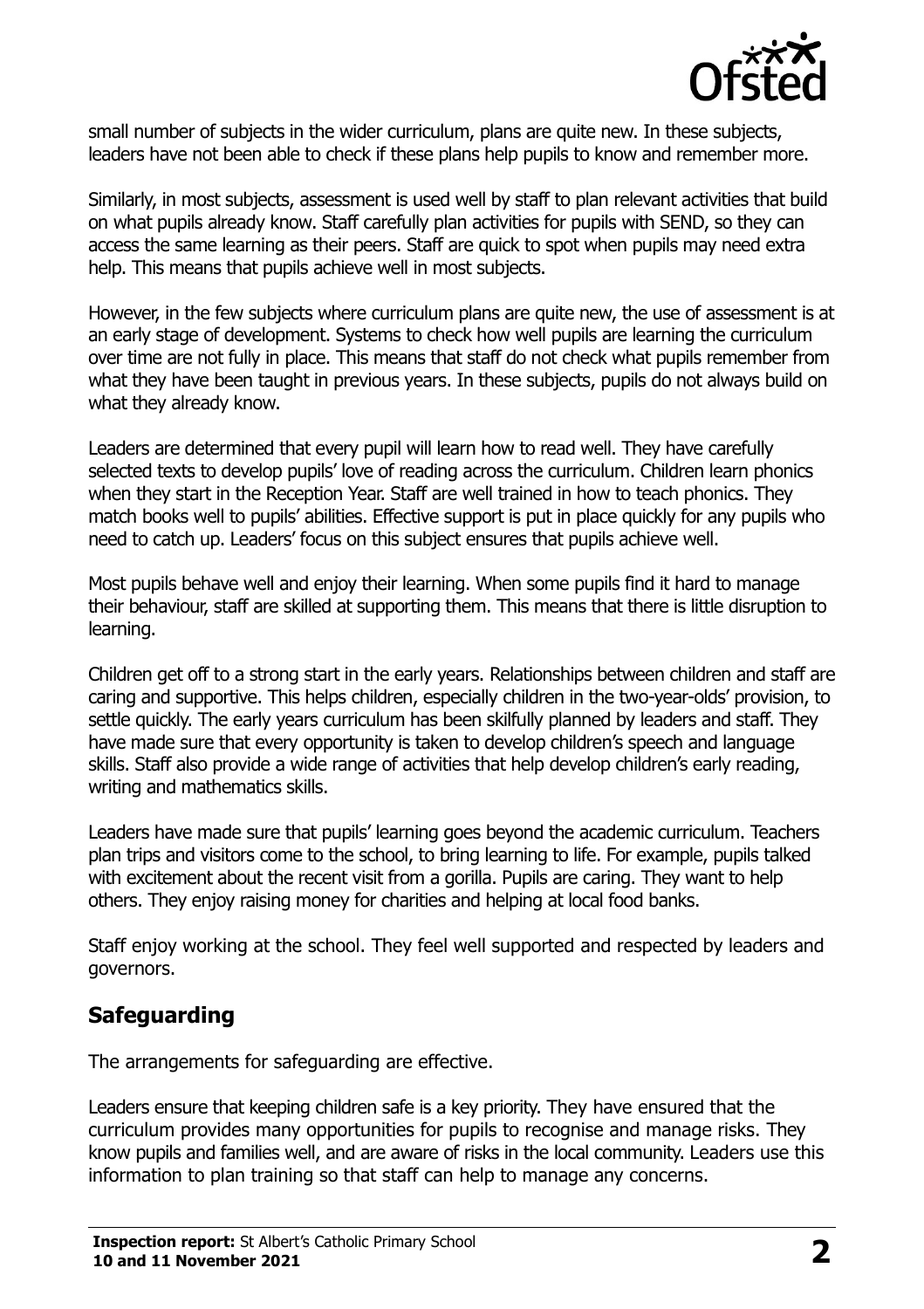

Staff act quickly if they have any doubts about pupils' safety. They work well with other professionals to make sure that pupils and families receive help when it is required.

Parents said that their children are safe, happy and well cared for.

# **What does the school need to do to improve?**

### **(Information for the school and appropriate authority)**

- In a small number of foundation subjects, curriculum plans have only recently been implemented. Leaders have not yet evaluated the quality of these curriculums. This means that they do not know how well pupils achieve in these subjects. Leaders should ensure that these subject leaders have opportunities to check how well the new plans are being implemented. This will help subject leaders to know whether plans are having the intended impact on pupils knowing and remembering more.
- The use of assessment is at an early stage of development in some foundation subjects. As a result, staff do not check what pupils have been taught in previous years. Leaders should review and refine assessment systems in these subjects. This will help to ensure that pupils' learning always builds on what they already know.

#### **Background**

When we have judged a school to be good, we will then normally go into the school about once every four years to confirm that the school remains good. This is called a section 8 inspection of a good or outstanding school, because it is carried out under section 8 of the Education Act 2005. We do not give graded judgements on a section 8 inspection. However, if we find evidence that a school would now receive a higher or lower grade, then the next inspection will be a section 5 inspection. Usually this is within one to two years of the date of the section 8 inspection. If we have serious concerns about safeguarding, behaviour or the quality of education, we will deem the section 8 inspection as a section 5 inspection immediately.

This is the second section 8 inspection since we judged the school to be good in December 2016.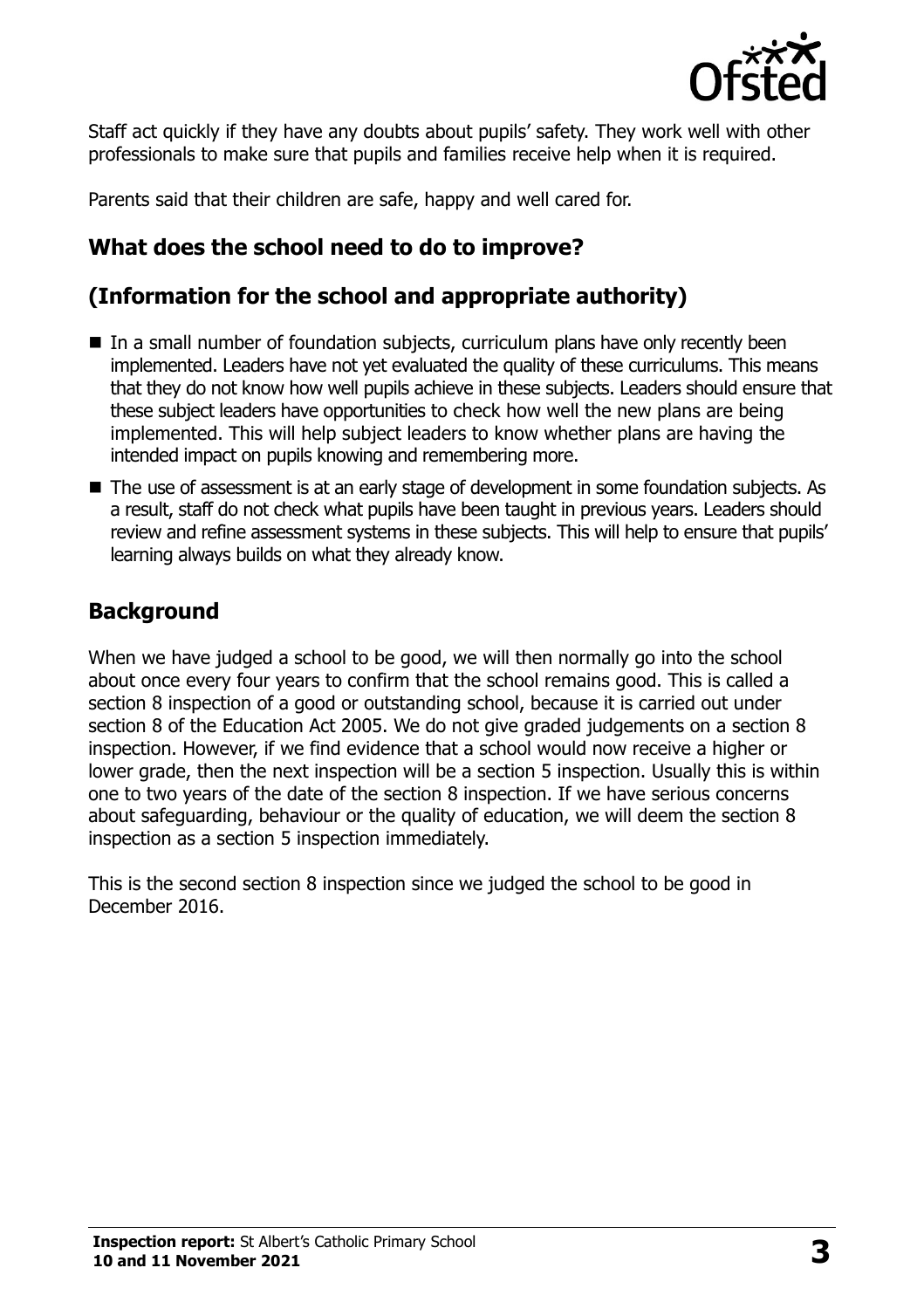

#### **How can I feed back my views?**

You can use [Ofsted Parent View](https://parentview.ofsted.gov.uk/) to give Ofsted your opinion on your child's school, or to find out what other parents and carers think. We use information from Ofsted Parent View when deciding which schools to inspect, when to inspect them and as part of their inspection.

The Department for Education has further [guidance](http://www.gov.uk/complain-about-school) on how to complain about a school.

If you are the school and you are not happy with the inspection or the report, you can [complain to Ofsted.](https://www.gov.uk/complain-ofsted-report)

#### **Further information**

You can search for [published performance information](http://www.compare-school-performance.service.gov.uk/) about the school.

In the report, '[disadvantaged pupils](http://www.gov.uk/guidance/pupil-premium-information-for-schools-and-alternative-provision-settings)' refers to those pupils who attract government pupil premium funding: pupils claiming free school meals at any point in the last six years and pupils in care or who left care through adoption or another formal route.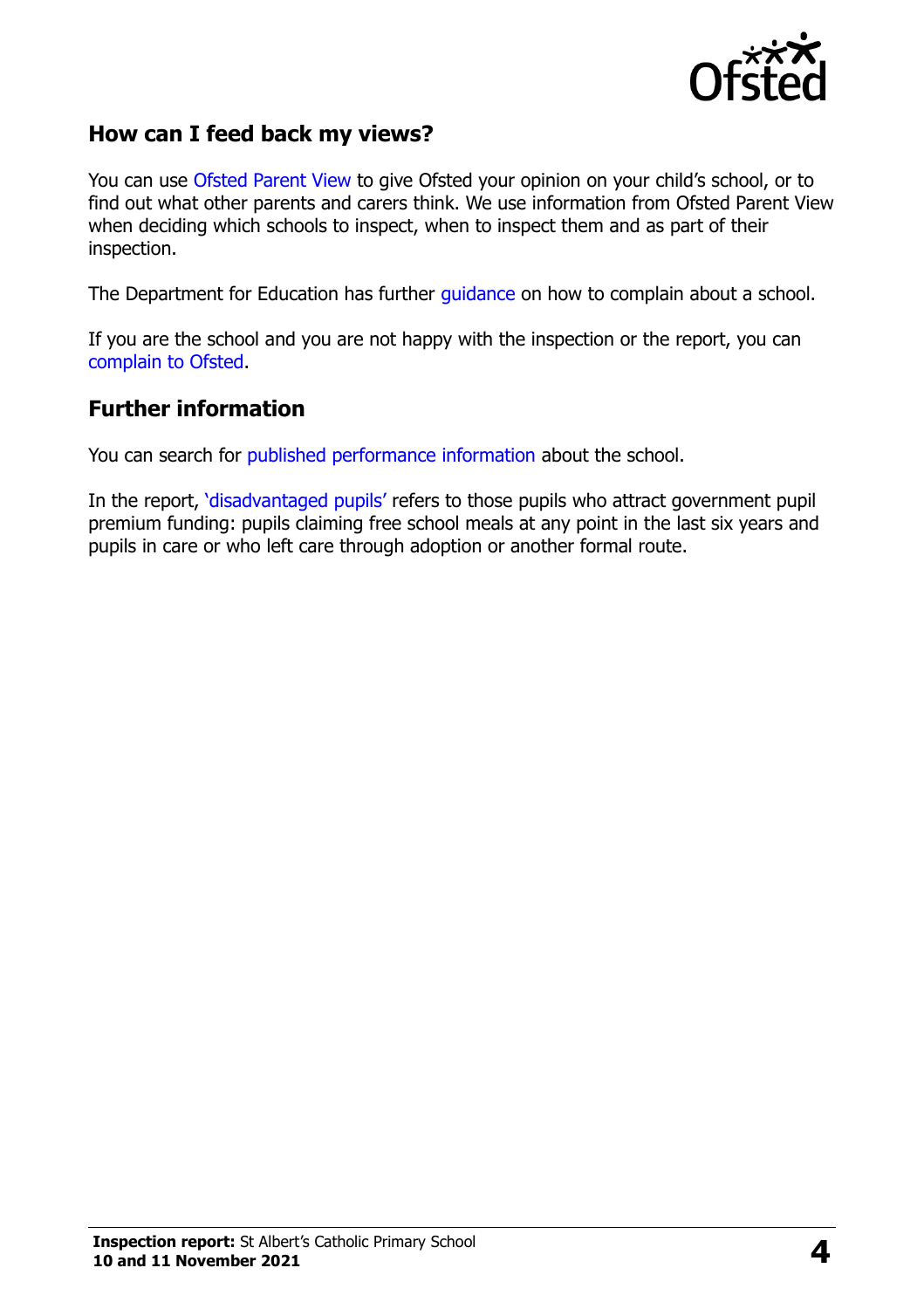

# **School details**

| Unique reference number             | 104467                                                               |
|-------------------------------------|----------------------------------------------------------------------|
| <b>Local authority</b>              | Knowsley Metropolitan Borough Council                                |
| <b>Inspection number</b>            | 10204436                                                             |
| <b>Type of school</b>               | Primary                                                              |
| <b>School category</b>              | Voluntary aided                                                      |
| Age range of pupils                 | 2 to 11                                                              |
| <b>Gender of pupils</b>             | Mixed                                                                |
| Number of pupils on the school roll | 230                                                                  |
| <b>Appropriate authority</b>        | The governing body                                                   |
| <b>Chair of governing body</b>      | David Potter                                                         |
| <b>Headteacher</b>                  | Lorraine McEvoy                                                      |
| Website                             | www.stalbertsprimary.co.uk                                           |
| Date of previous inspection         | 6 December 2016, under section 8 of the<br><b>Education Act 2005</b> |

# **Information about this school**

■ The school offers provision for two-year-olds.

#### **Information about this inspection**

- This was the first routine inspection the school received since the COVID-19 pandemic began. The inspector discussed the impact of the pandemic with the school and has taken that into account in their evaluation.
- The inspector spoke with the headteacher, senior leaders and the business manager.
- $\blacksquare$  The inspector also spoke with a group of governors.
- The inspector considered a range of safeguarding documents, including the school's central record of staff and visitors, records of safeguarding and samples of the records kept on individual pupils.
- The inspector carried out deep dives in reading, mathematics and music, and talked with leaders of these subject areas. The inspector also visited lessons, looked at examples of pupils' work, held discussions with teachers and talked with pupils.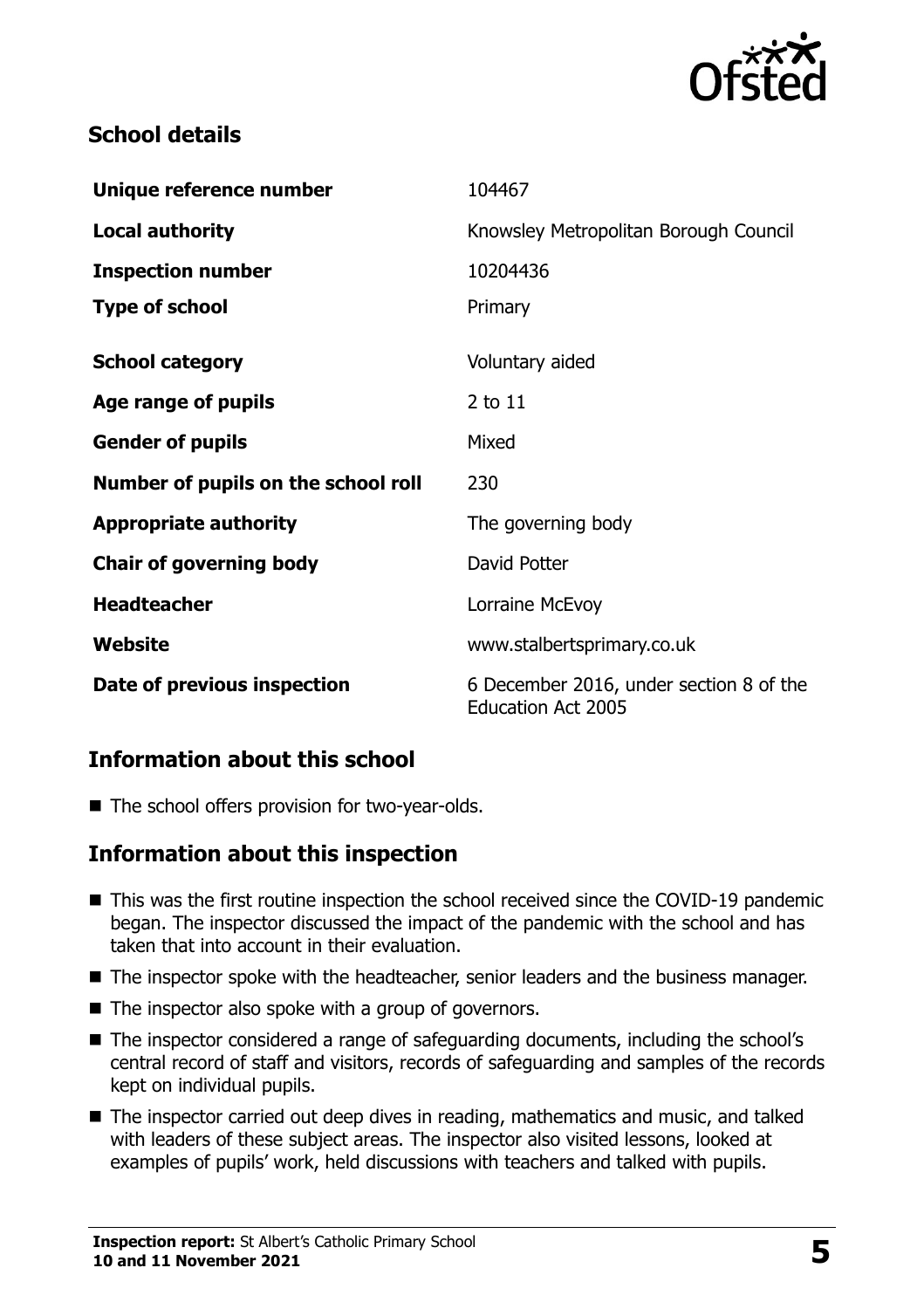

- The inspector observed pupils' behaviour at breaktimes and lunchtimes, and watched pupils as they moved around the school.
- The inspector spoke with groups of pupils about their experiences at school.
- The inspector looked at responses to Ofsted Parent View to find out parents' views of the school.

#### **Inspection team**

Julie Barlow, lead inspector **Her Majesty's Inspector**